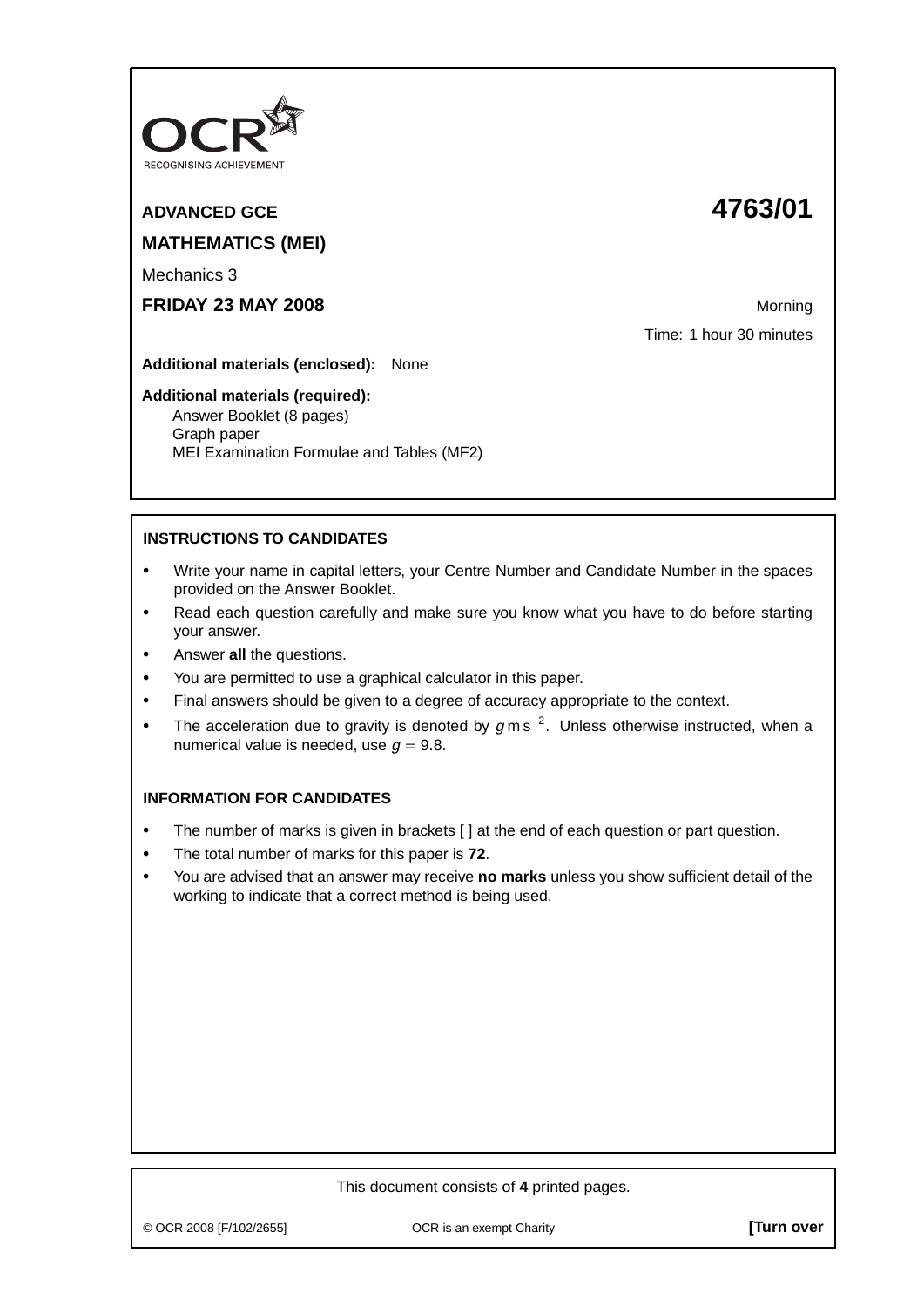#### **1** (a) (i) Write down the dimensions of velocity, acceleration and force. [3]

A ball of mass *m* is thrown vertically upwards with initial velocity *U*. When the velocity of the ball is *v*, it experiences a force  $\lambda v^2$  due to air resistance where  $\lambda$  is a constant.

- **(ii)** Find the dimensions of  $\lambda$ . [2]
- A formula approximating the greatest height *H* reached by the ball is

$$
H \approx \frac{U^2}{2g} - \frac{\lambda U^4}{4mg^2}
$$

where *g* is the acceleration due to gravity.

**(iii)** Show that this formula is dimensionally consistent. [4]

A better approximation has the form  $H \approx \frac{U^2}{2g} - \frac{\lambda U^4}{4mg^2} + \frac{1}{6}\lambda^2 U^{\alpha}m^{\beta}g^{\gamma}$ .

- (iv) Use dimensional analysis to find  $\alpha$ ,  $\beta$  and  $\gamma$ . [5]
- **(b)** A girl of mass 50 kg is practising for a bungee jump. She is connected to a fixed point O by a light elastic rope with natural length 24 m and modulus of elasticity 2060 N. At one instant she is 30 m vertically below O and is moving vertically upwards with speed  $12 \text{ m s}^{-1}$ . She comes to rest instantaneously, with the rope slack, at the point A. Find the distance OA. [4]
- **2** A particle P of mass 0.3 kg is connected to a fixed point O by a light inextensible string of length 4.2 m.

Firstly, P is moving in a horizontal circle as a conical pendulum, with the string making a constant angle with the vertical. The tension in the string is 3.92 N.

- **(i)** Find the angle which the string makes with the vertical. [2]
- **(ii)** Find the speed of P. [4]

P now moves in part of a vertical circle with centre O and radius 4.2 m. When the string makes an angle  $\theta$  with the downward vertical, the speed of P is  $v \text{ m s}^{-1}$  (see Fig. 2). You are given that  $v = 8.4$ when  $\theta = 60^\circ$ .



**Fig. 2**

- (iii) Find the tension in the string when  $\theta = 60^\circ$ . .  $[3]$
- (iv) Show that  $v^2 = 29.4 + 82.32 \cos \theta$ . [4]
- (v) Find  $\theta$  at the instant when the string becomes slack. [5]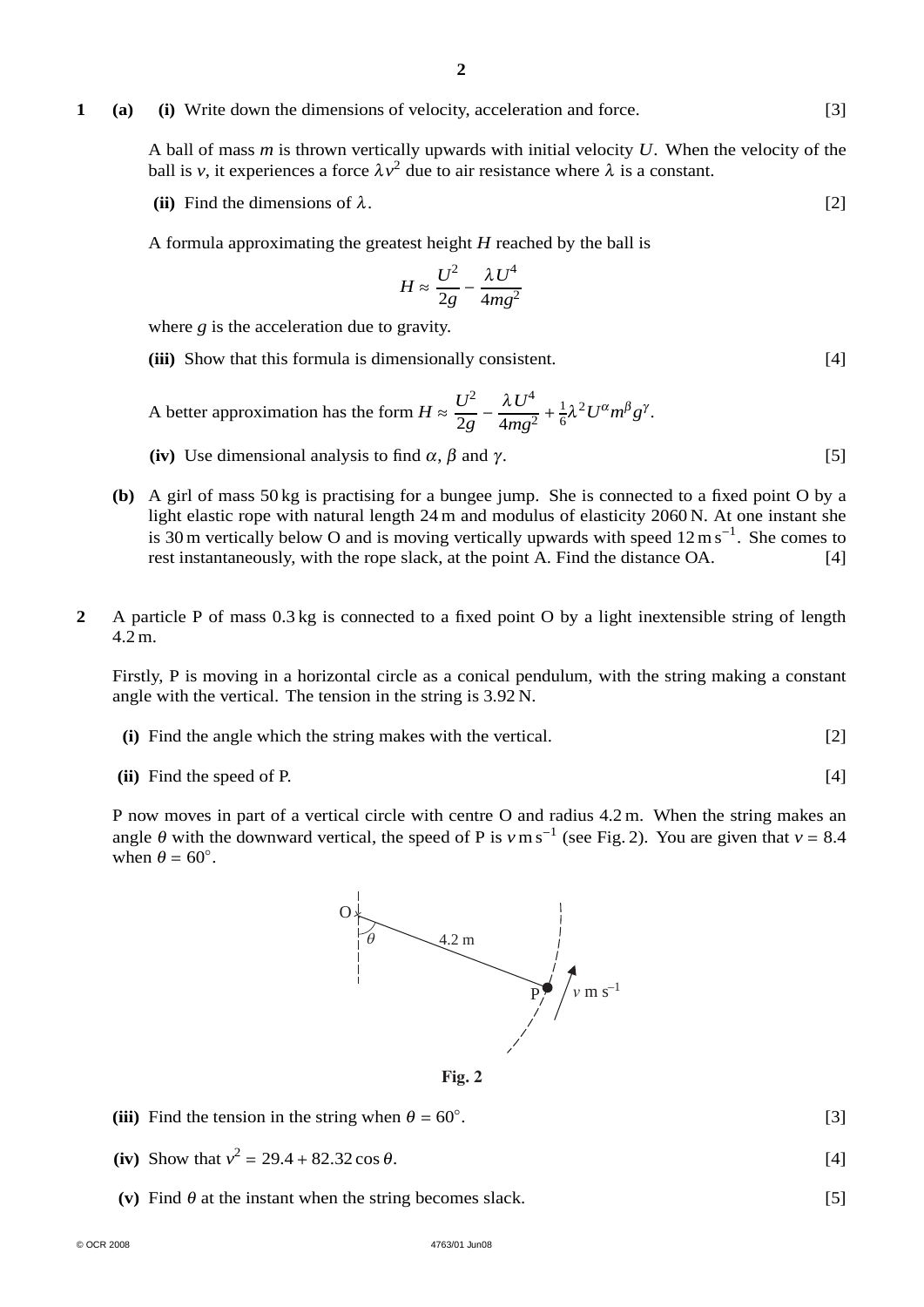**3** A small block B has mass 2.5 kg. A light elastic string connects B to a fixed point P, and a second light elastic string connects B to a fixed point Q, which is 6.5 m vertically below P.

The string PB has natural length 3.2 m and stiffness  $35 \text{ N m}^{-1}$ ; the string BQ has natural length 1.8 m and stiffness  $5 N m^{-1}$ .

The block B is released from rest in the position 4.4 m vertically below P. You are given that B performs simple harmonic motion along part of the line PQ, and that both strings remain taut throughout the motion. Air resistance may be neglected. At time *t* seconds after release, the length of the string PB is  $x$  metres (see Fig. 3).





| (i) Find, in terms of x, the tension in the string PB and the tension in the string BQ.                      | $[3]$ |
|--------------------------------------------------------------------------------------------------------------|-------|
| (ii) Show that $\frac{d^2x}{dt^2} = 64 - 16x$ .                                                              | $[4]$ |
| (iii) Find the value of x when B is at the centre of oscillation.                                            | $[2]$ |
| (iv) Find the period of oscillation.                                                                         | $[2]$ |
| (v) Write down the amplitude of the motion and find the maximum speed of B.                                  | $[3]$ |
| (vi) Find the time after release when B is first moving <i>downwards</i> with speed $0.9 \text{ m s}^{-1}$ . | [4]   |

#### **[Question 4 is printed overleaf.]**